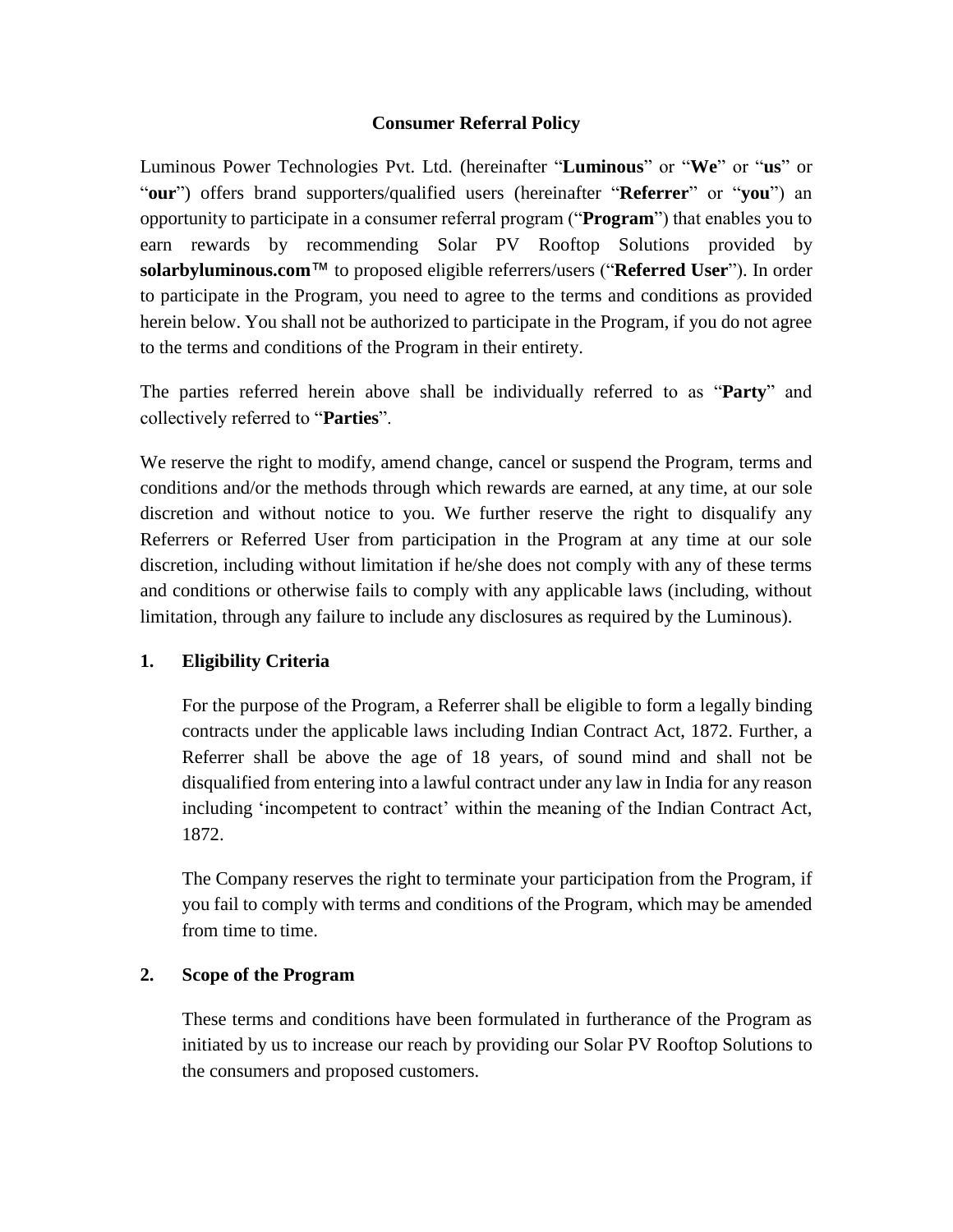We will provide you with a Referral Identification Number, which you must add to every link you use to promote the products of Luminous, in order for us to associate you with the Referred User.

You can earn an incentive only if you refer a Referred User to us and that Referred User makes an advance payment to us for the purchase of Solar PV Rooftop Solution provided by **solarbyluminous.com™** . You may be neither an agent of the Referred User nor a beneficiary of the Eligible Referral, except as anticipated by the terms and conditions of the Program.

The Referrer shall be eligible for an incentive in accordance with the Program, for each eligible Referred User, referred to us by Referrer and subsequently the Referred User pay an advance for purchase of our Solar PV Rooftop Solutions, the Qualified User who referred the Eligible Referral will be awarded an incentive in accordance with Clause 3.

## **3. Representation and warranties**

By taking part in the Program, you agree that you shall agree to the following:

- i. you are eligible to enter into any agreement, terms and conditions or contract under the Indian Contract Act, 1872 or any other applicable law as amended from time to time;
- ii. comply with all applicable commercial and public anti-bribery laws;
- iii. send referral emails only to people that you know; and
- iv. not engage in any activity that may be considered fraudulent, invasive, or spamming.

Further, Referrers represents, warrants and agree, not to use the Program to:

- i. violate applicable law;
- ii. Infringe the intellectual property rights of YSI or any third parties;
- iii. Stalk, harass, or harm another individual;
- iv. Collect or store personal data about other Referrers;
- v. Impersonate any person or otherwise misrepresent Referrer's identity;
- vi. Interfere with, disrupt or violate the Terms and Conditions or servers or networks connected to the Program; or disobey any requirements, procedures, policies, or regulations of such networks;
- vii. Interfere with another Referrer's use of the Program;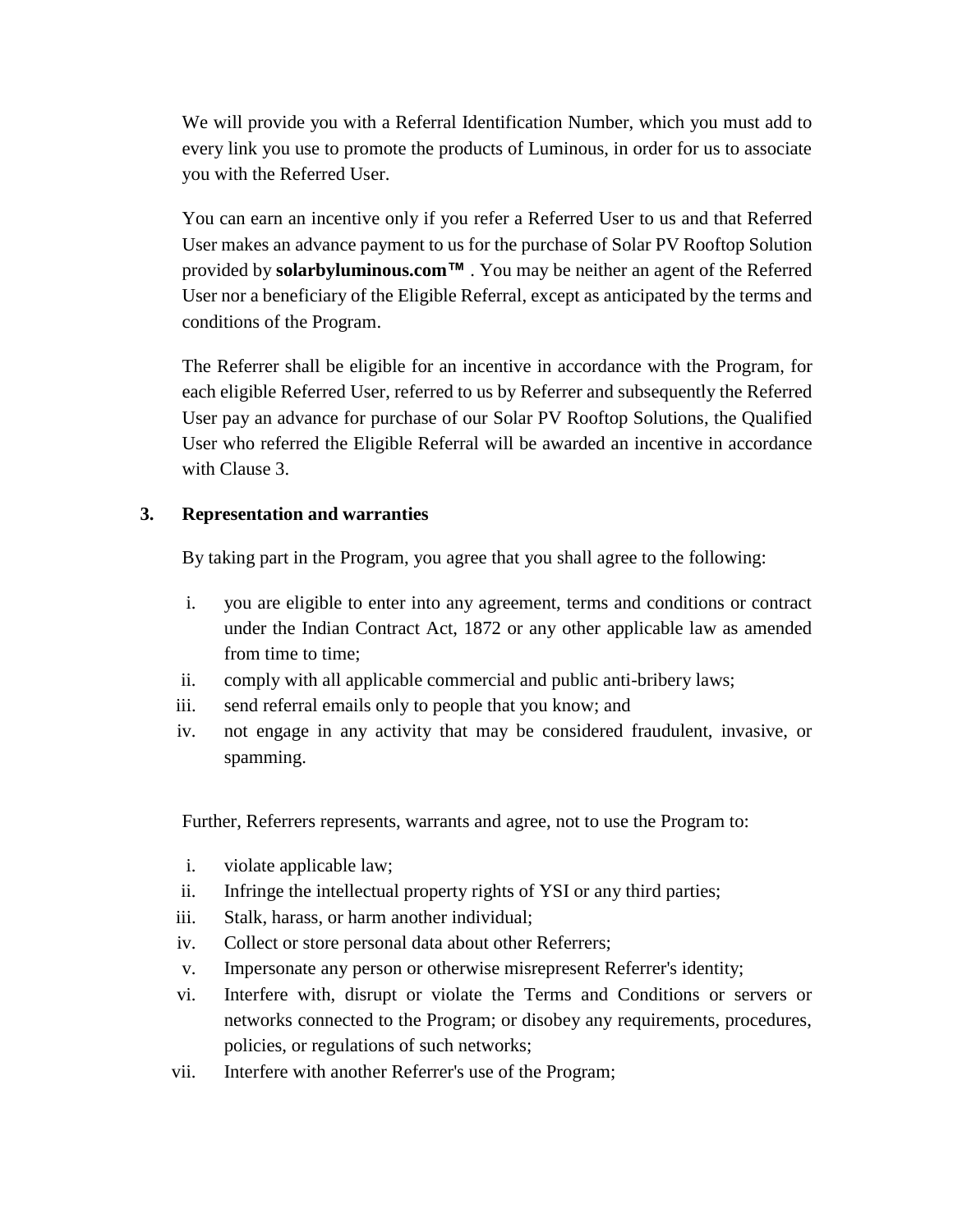- viii. Attempt to gain unauthorized access to the Program, other accounts, computer systems, or networks connected to the Program;
- ix. Transmit any file that contains viruses, worms, trojan horses, or any other contaminating or destructive features;
- x. Conduct any illegal activity or solicit the performance of any illegal activity or other activity that infringes the rights of others;
- xi. Resell, barter, trade, auction or otherwise generate income by providing access to the Program to others.
- xii. Present yourself as an authorised representative, partner or business development agent of Luminous or **solarbyluminous.com™.**

The Program mandates that an existing customer or Referrer shall refer our Solar PV Rooftop Solutions to their friends, family, acquaintances, etc. in accordance with the terms and conditions of the Program and in return existing consumers shall be incentivized in accordance with the terms of the Program to share details of friends, family and acquaintances who are interested in installing a solar rooftop solution on their premises.

## **4. Incentive earning mechanism**

The incentive to the Referrer and the proposed referrer/ user for referring the Solar PV Rooftop Solutions under this Program ("**Incentive**") shall be provided in the manner and in the form as specified and provided under the incentive mechanism as provided as **Annexure 1**.

The mechanism for redeeming the Incentive shall be in accordance with Annexure 1 as annexed herein and also the terms and conditions of the Program regarding the same.

## **5. Term and Termination**

The Program and terms and conditions therein shall be valid and subsisting for a period of 1 (one) year starting from April 01, 2021 till March 31, 2022 ("**Term**"), within which consumer is required to submit their reference, subject to extention to such a period as may be decided by us at our sole discretion.

You shall have the right to terminate your participation under this Program without specifying any reason and at any time during the Term of this Program.

We shall also have the right to terminate your participation under this Program at any time during the Term of this Program, at our sole discretion, without specifying any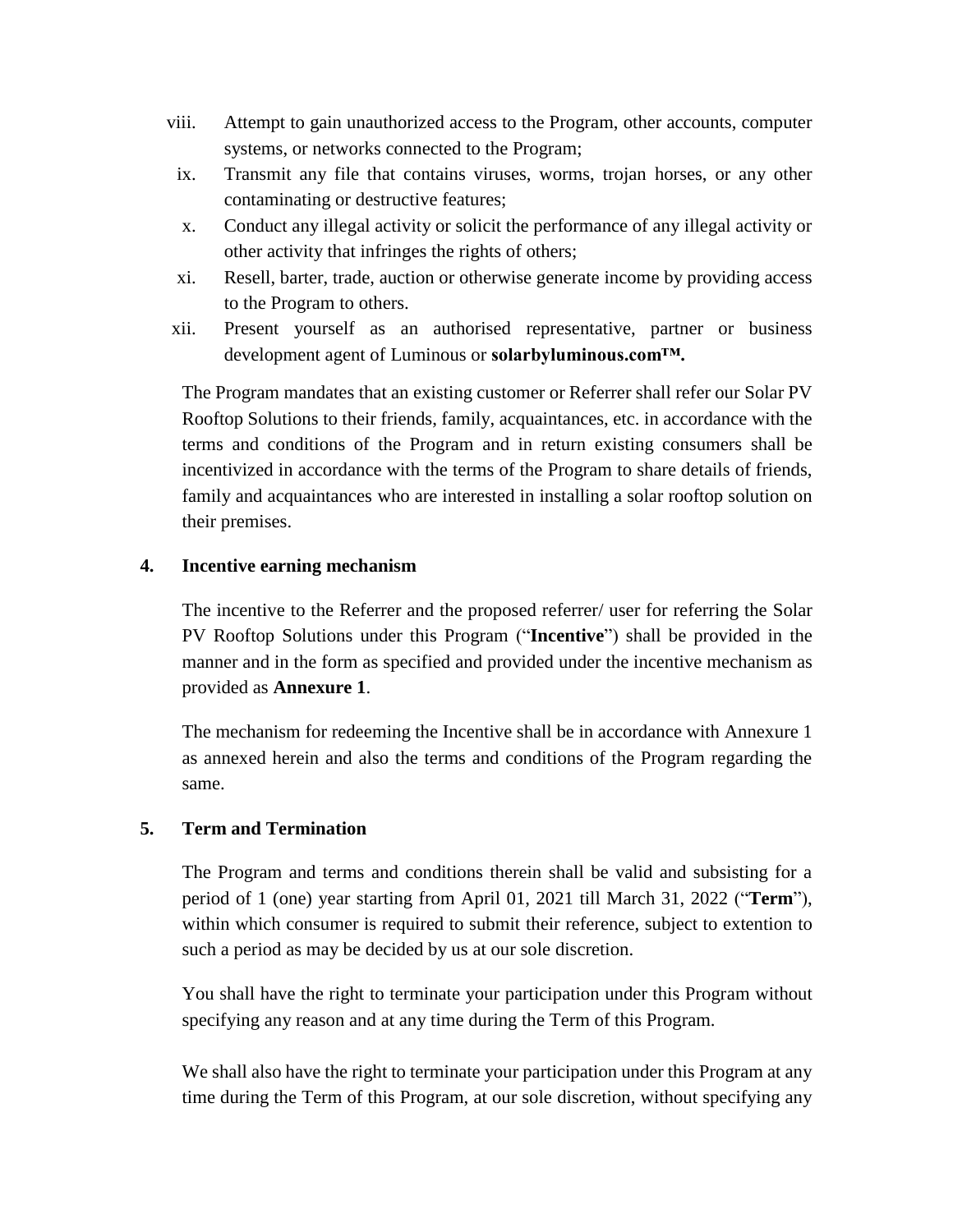reason and without serving a prior written notice. Further, we shall terminate your participation under this Program in case of occurrence of the following:

- i. failure to adhere to the terms and conditions of the Program;
- ii. violate our privacy policy; or
- iii. violates any of the provision of appicable laws including Indian Contract Act, 1872, Infiormation Technology ACT, 2000, as may be amended from time to time,
- iv. any other reason may be specified by us from time to time.

Upon termination, we shall only provide you the incentive for the Referred User referred to us, till the period of termination, provided that in the event of termination of your participation under this Program due to any violation of a provision or any applicable law, then you shall be eligible for the incentive for the remaining references made by you.

## **6. Ownership of trademark**

The registered or unregistered logos, product and service names contained in **solarbyluminous.com™**or the Program are or may be trademarks of Luminous or its licensors (the "**Marks**"). Without our prior written permission, and except as solely enabled by any link as provided by us, you agree not to display, use or sell the Marks whether during or after the Term, in any manner or in any form to a third party.

## **7. Privacy and Data protection**

Any personal details provided in connection with the Program will be processed in accordance with our Privacy Policy as provided on our website (*www.solarbyluminous.com*). It is important that you carefully read and understand this information.

All data collected by us will be used and processed exclusively within the framework and in accordance with the current Indian laws on data protection and privacy policies.

## **8. Liability**

We are not responsible for errors, omissions, malfunctions, interruptions, deletions, delays or failures of operations in your website ID. We reserve the right to close the account(s) of any Referrer and/or Referred Customer and to request proper payment if the Referrer and/or Referred Customer attempts to use the Program in a questionable manner or breaches any of these Terms & Conditions or is in violation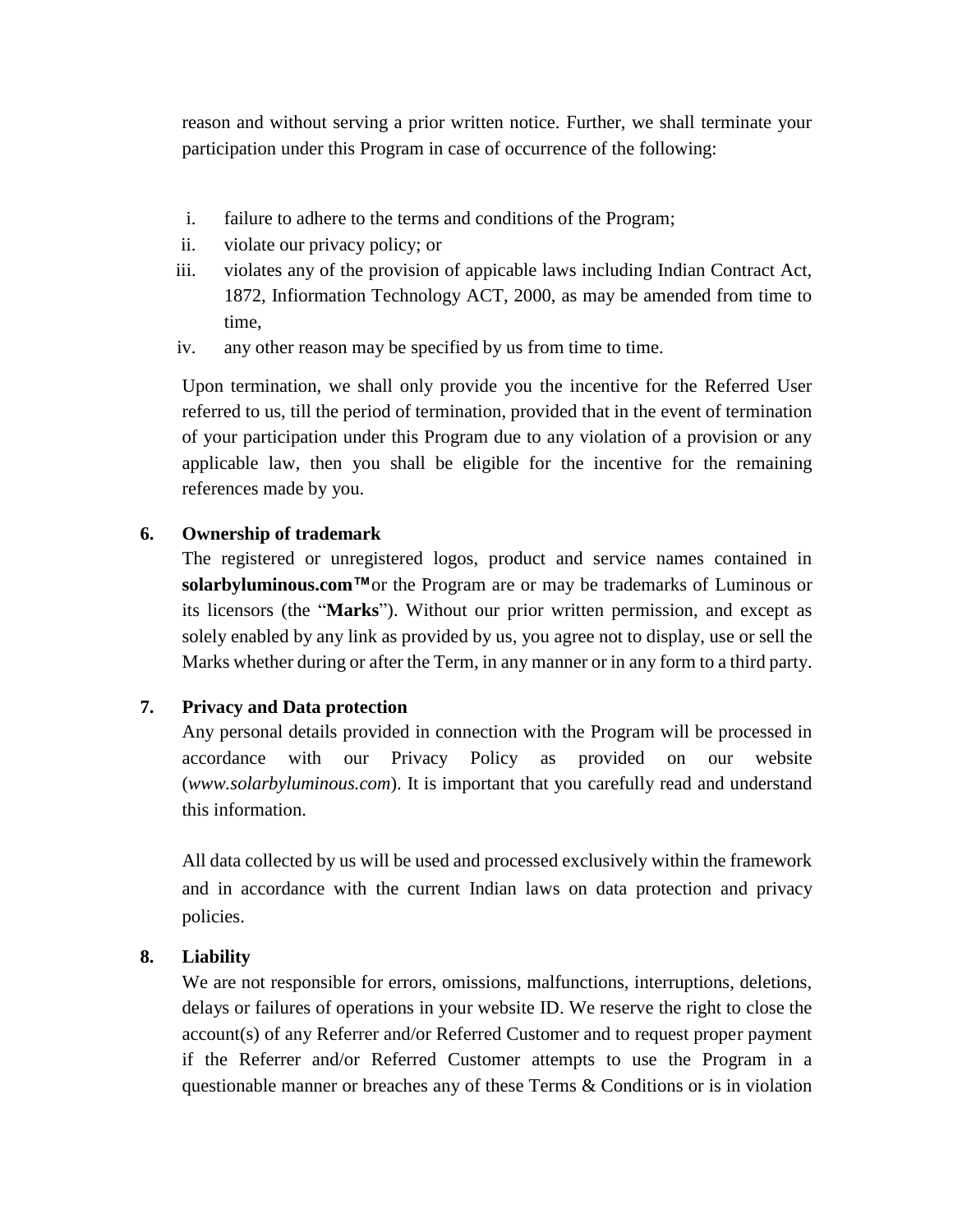of any law, statute or governmental regulation. All of our decisions shall be final and binding, including decisions as to whether a discount is verified.

### **9. Governing Law and jurisdiction**

The Program and the terms and conditions therein, including all matters relating to its validity, construction, performance and enforcement, shall be governed by and construed in accordance with Indian law. The courts of Delhi will have exclusive jurisdiction in relation to any matter arising under or in connection with this Program or any agreement/arrangement entered into pursuant to this Program.

Any claim, dispute or controversy between the Parties arising out of, in connection with or relating to this Agreement, or the breach, termination or invalidity hereof ("**Dispute**") that cannot be amicably resolved by the Parties within 15 (fifteen) Business Days from the date that such Dispute arose, then either Party to the Dispute shall be entitled to refer the Dispute, in writing, to binding arbitration to be conducted in accordance with (Indian) Arbitration and Conciliation Act, 1996 (as amended from time to time). The Dispute, controversy or claims arising out of or in connection with the Agreement shall be referred to arbitrators mutually appointed y the Parties, whose decision shall be final and binding on the Parties. The arbitration procedure shall be conducted in the English language and any award or awards shall be rendered in English. The arbitration shall take place in Delhi. The award of the arbitral tribunal shall be final and conclusive and binding upon the Parties.

### **10. Severability**

In the event that any provision of these terms and conditions of the Program is declared invalid, illegal or unenforceable, the remaining provisions of this Agreement shall remain in full force and effect. In such case, the Parties shall endeavor in good faith to modify the invalid or unenforceable article or to agree on a new article that is valid and enforceable.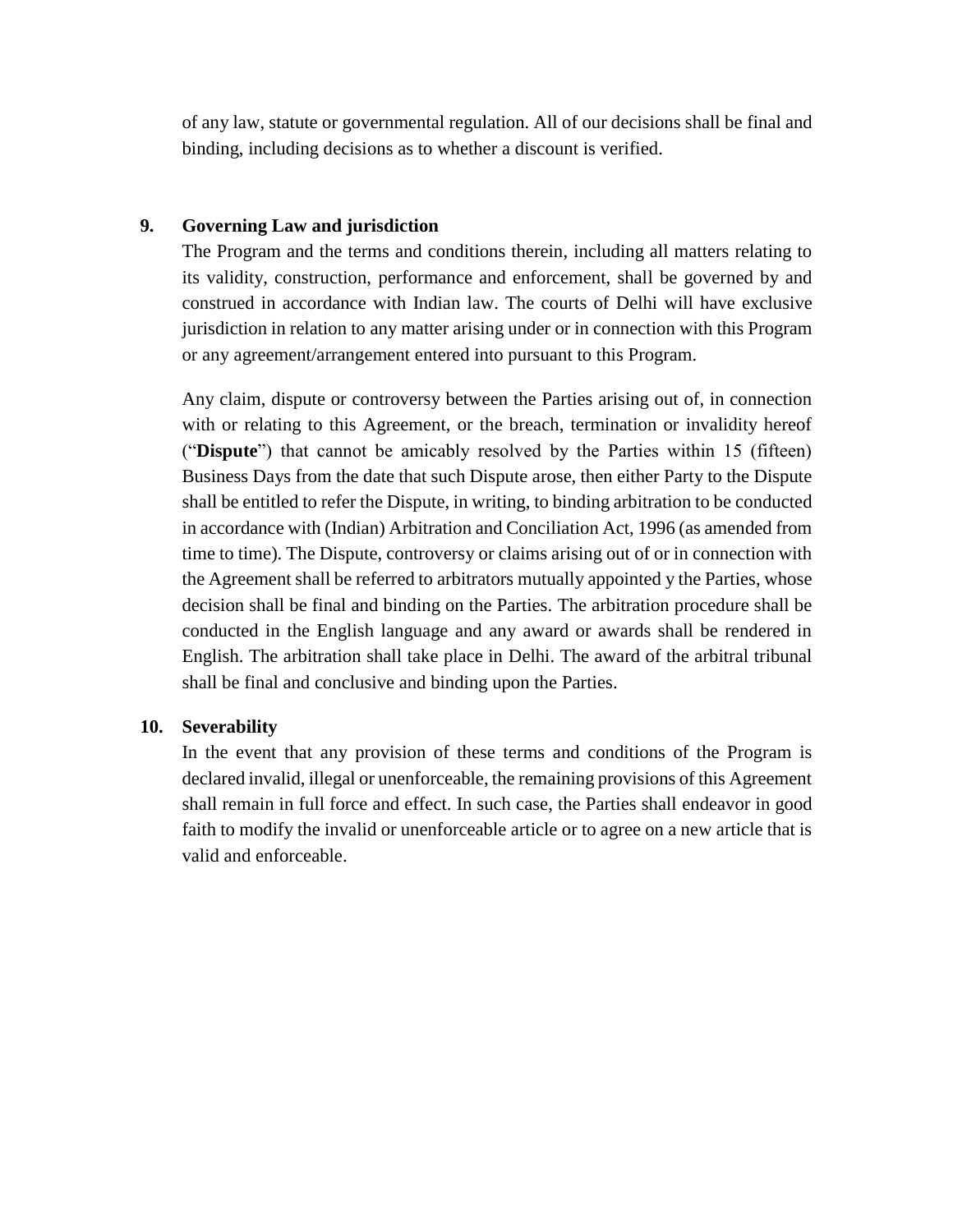# **Annexure 1 Customer Referral Program - Incentive & Mechanism**

The following incentive mechanism shall be followed and adhered to:

- 1. Referrer shall share contact details of the referred person(s) by filling a form provided by solarbyluminous.com<sup>™</sup> or directly with an employee of Luminous by sending an e-mail with requisite details to their official id and/or [solar\\_mktg@luminousindia.com.](mailto:solarbyluminous@luminousindia.com)
- 2. Subsequent to the above, in case of an on-going project, the Referrer where feasible, shall be given a rebate to the extent of the incentive on the remaining tranches/installments of the Solar PV Rooftop Solution purchased by them subject to receipt of minimum 25% advance money against the value of solution proposed to referred person or party.
- 3. For references where given by consumers whose projects have already been completed or where the value of incentive exceeds any remaining tranches, the Referrer, shall at the sole discretion of Luminous, receive a voucher/Cheque/Online Transfer equivalent to the incentive amount from Luminous or its Authorised Solar Solutions Partners. The incentive pay out shall be subject to receipt of minimum 25% advance money against the value of solution proposed to referred person or party.
- 4. The above steps shall be applicable mutatis mutandis for multiple referrals shared by the Referrer.

| Incentive Payout Table |                           |                         |
|------------------------|---------------------------|-------------------------|
| <b>Solution Size</b>   | <b>First Installation</b> | <b>Every Additional</b> |
| Below 20 kWp           | $1\%$                     | $1\%$                   |
| $20$ upto $300$ kWp    | $0.75 \%$                 | $0.75 \%$               |
| 300 & above kWp        | $0.5 \%$                  | $0.5\%$                 |

5. Incentives shall be applicable as per table below. The same may be revised at any time at the sole dicretion of Luminous.

6. Luminous reserves the right to disburse the incentive in the form of Cheque, Online Transfer, Gift Card, Shopping Vouchers in full or in any combination there of.